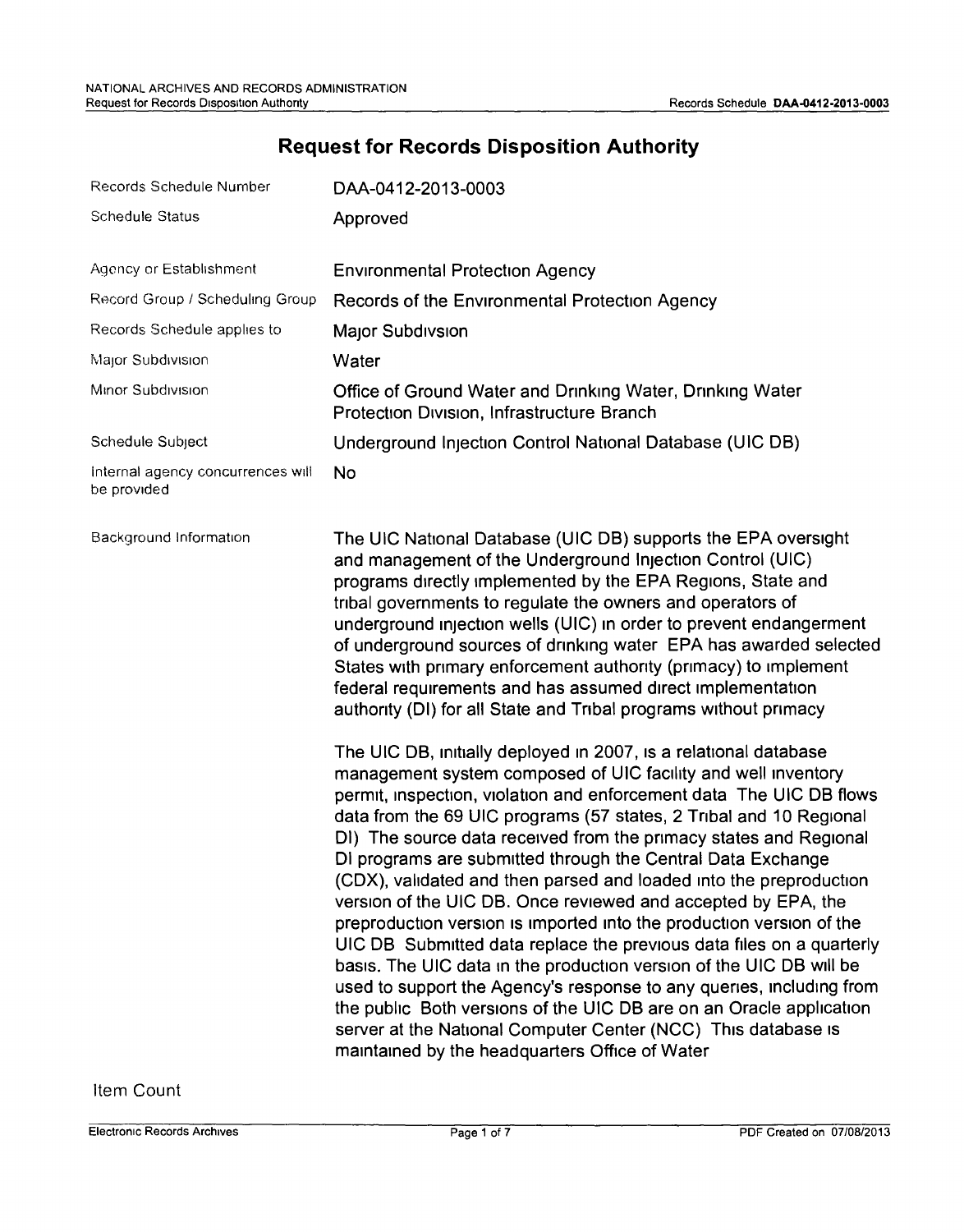| Number of Total Disposition | Number of Permanent  | Number of Temporary | Number of Withdrawn   |
|-----------------------------|----------------------|---------------------|-----------------------|
| ltems                       | l Disposition Items. | ! Disposition Items | ! Disposition Items : |
|                             |                      |                     |                       |

GAO Approval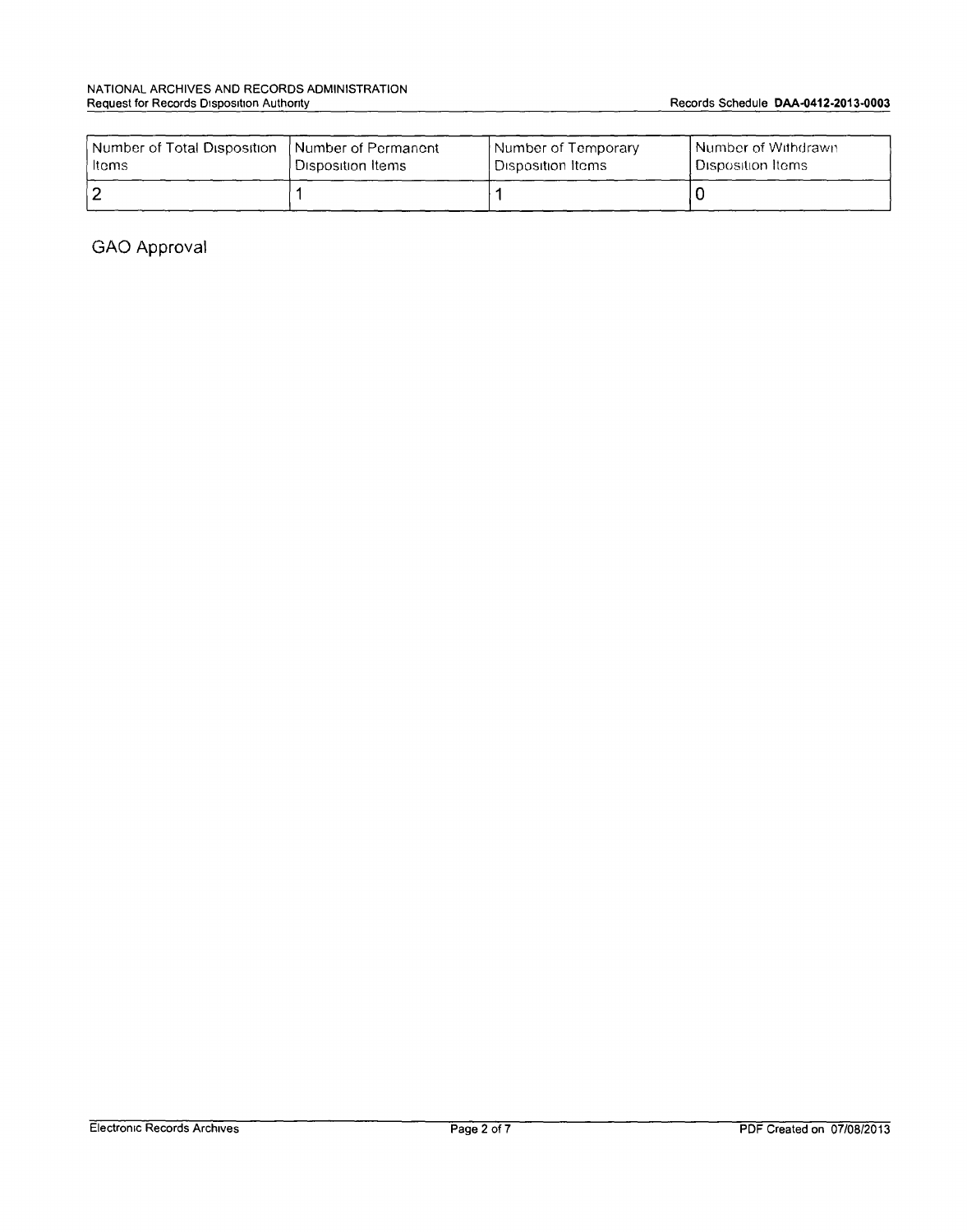#### Outline of Records Schedule Items for DAA-0412-2013-0003

| Sequence Number |                                                                         |  |
|-----------------|-------------------------------------------------------------------------|--|
|                 | Electronic data<br>Disposition Authority Number DAA-0412-2013-0003-0001 |  |
|                 | Input<br>Disposition Authority Number DAA-0412-2013-0003-0002           |  |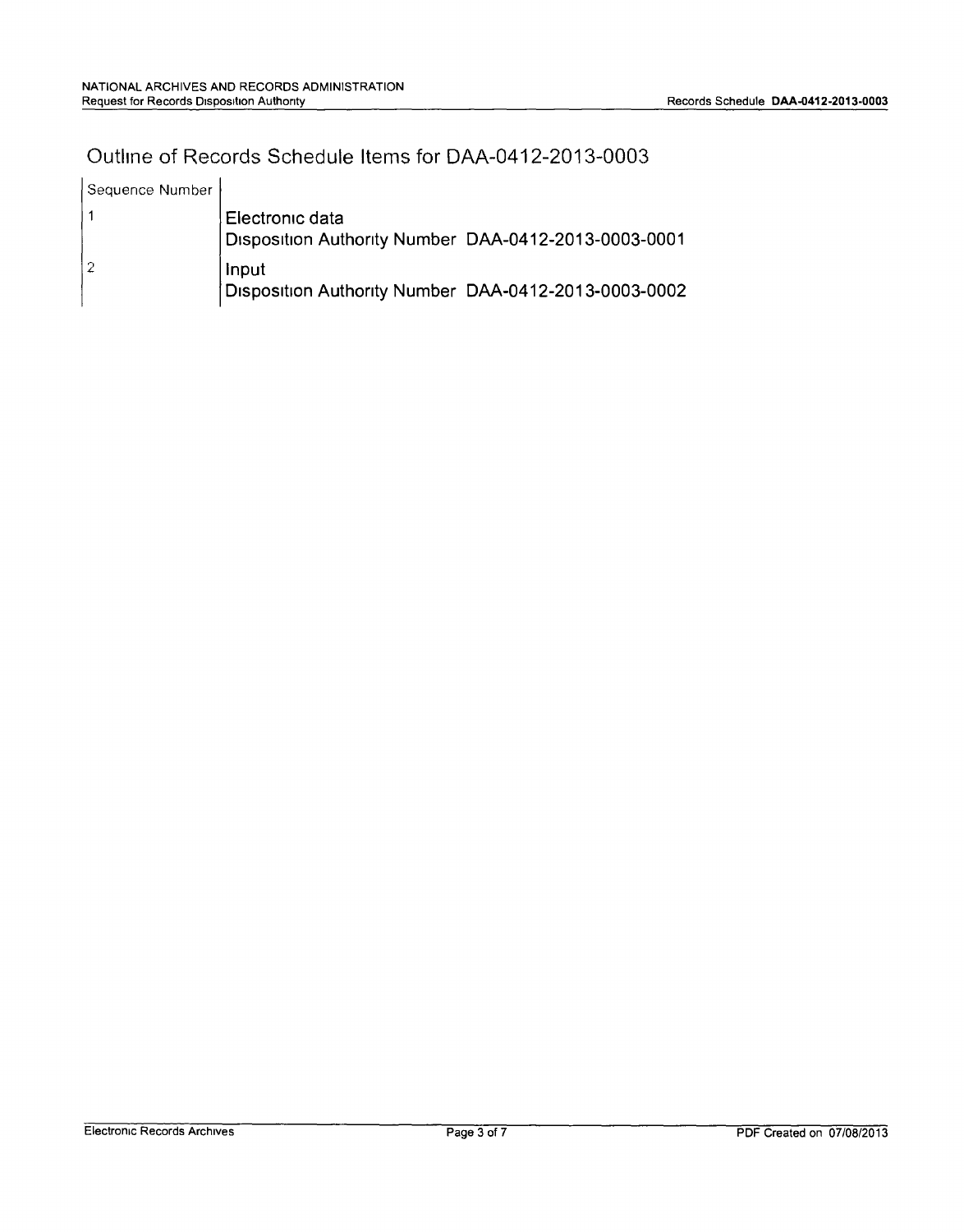## Records Schedule Items

| Sequence Number                         |                                                                                                                                     |                                                                                                                                                                                                                                                                                                                                       |                         |
|-----------------------------------------|-------------------------------------------------------------------------------------------------------------------------------------|---------------------------------------------------------------------------------------------------------------------------------------------------------------------------------------------------------------------------------------------------------------------------------------------------------------------------------------|-------------------------|
| 1                                       | Electronic data                                                                                                                     |                                                                                                                                                                                                                                                                                                                                       |                         |
|                                         | <b>Disposition Authority Number</b>                                                                                                 |                                                                                                                                                                                                                                                                                                                                       | DAA-0412-2013-0003-0001 |
|                                         | Final Disposition                                                                                                                   | Permanent                                                                                                                                                                                                                                                                                                                             |                         |
|                                         | Item Status                                                                                                                         | Active                                                                                                                                                                                                                                                                                                                                |                         |
|                                         | Is this item media neutral?                                                                                                         | <b>No</b>                                                                                                                                                                                                                                                                                                                             |                         |
|                                         | Explanation of limitation                                                                                                           | Item is electronic data<br>Yes                                                                                                                                                                                                                                                                                                        |                         |
|                                         | Do any of the records covered<br>by this item currently exist in<br>electronic format(s) other than e-<br>mail and word processing? |                                                                                                                                                                                                                                                                                                                                       |                         |
|                                         | Do any of the records covered<br>Yes<br>by this item exist as structured<br>electronic data?                                        |                                                                                                                                                                                                                                                                                                                                       |                         |
|                                         | Manual Citation                                                                                                                     |                                                                                                                                                                                                                                                                                                                                       | Manual Title            |
|                                         | <b>EPA 754a</b>                                                                                                                     |                                                                                                                                                                                                                                                                                                                                       |                         |
|                                         | <b>Disposition Instruction</b>                                                                                                      |                                                                                                                                                                                                                                                                                                                                       |                         |
|                                         | Cutoff Instruction                                                                                                                  | Close when program is discontinued or system is<br>terminated<br>When system is in operation, transfer a copy of<br>the data every 5 years to the National Archives, as<br>specified in 36 CFR 1235 44-1235 50 or standards<br>applicable at the time Transfer final data to the<br>National Archives 6 months after system is closed |                         |
|                                         | Transfer to the National Archives<br>for Accessioning                                                                               |                                                                                                                                                                                                                                                                                                                                       |                         |
|                                         | Additional Information                                                                                                              |                                                                                                                                                                                                                                                                                                                                       |                         |
| First year of records accumulation 2007 |                                                                                                                                     |                                                                                                                                                                                                                                                                                                                                       |                         |
|                                         | What will be the date span of the<br>initial transfer of records to the<br>National Archives?                                       | From 2007 To 2012                                                                                                                                                                                                                                                                                                                     |                         |
|                                         | How frequently will your agency<br>transfer these records to the<br>National Archives?                                              | Every 5 Years                                                                                                                                                                                                                                                                                                                         |                         |
|                                         |                                                                                                                                     |                                                                                                                                                                                                                                                                                                                                       |                         |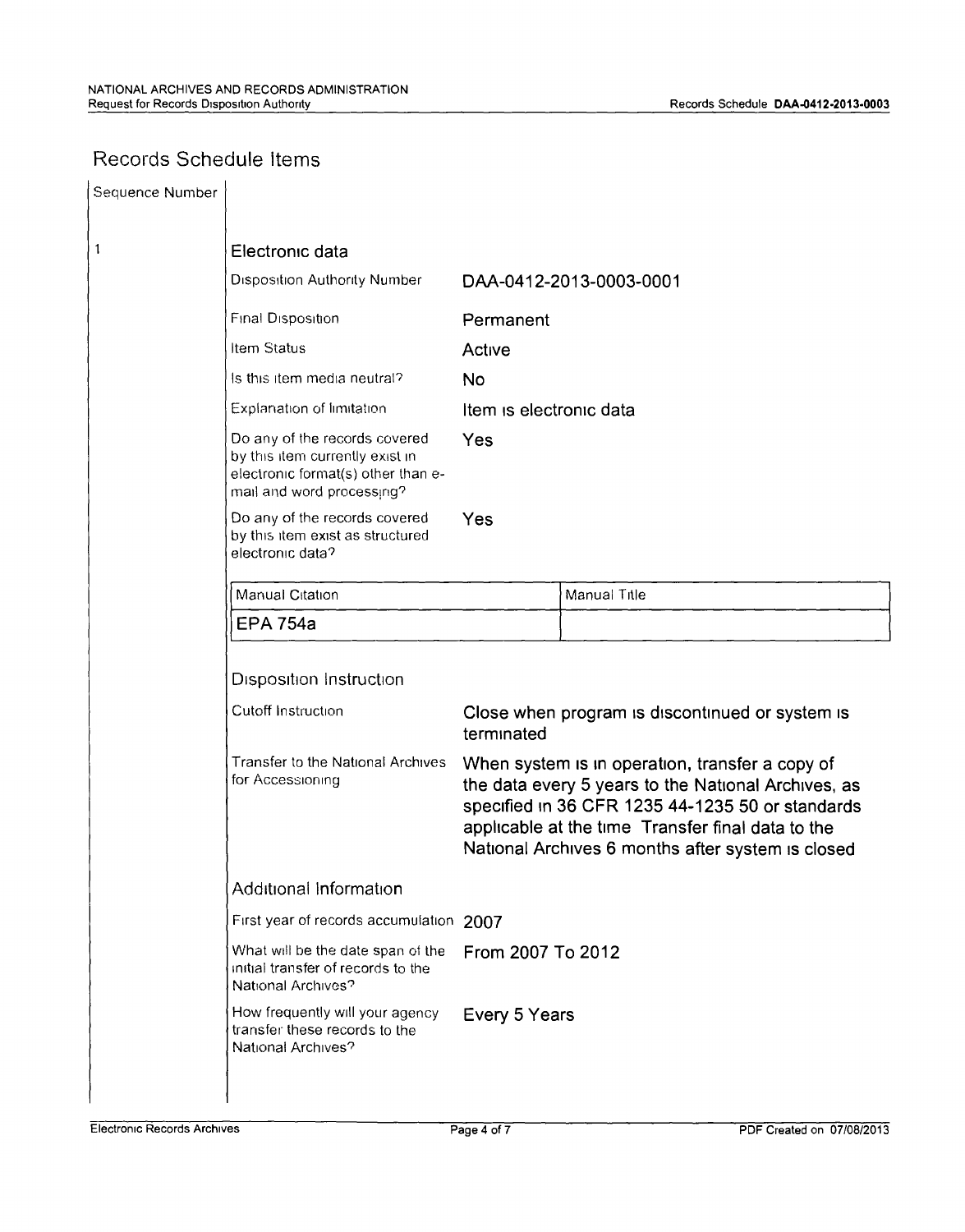$\overline{2}$ 

| Input                                                                                                                               |                                                                                                                                                                                                                            |              |  |  |
|-------------------------------------------------------------------------------------------------------------------------------------|----------------------------------------------------------------------------------------------------------------------------------------------------------------------------------------------------------------------------|--------------|--|--|
| <b>Disposition Authority Number</b>                                                                                                 | DAA-0412-2013-0003-0002                                                                                                                                                                                                    |              |  |  |
| Includes input from primacy states and Regional DI programs                                                                         |                                                                                                                                                                                                                            |              |  |  |
| Final Disposition                                                                                                                   | Temporary                                                                                                                                                                                                                  |              |  |  |
| Item Status                                                                                                                         | Active                                                                                                                                                                                                                     |              |  |  |
| Is this item media neutral?                                                                                                         | <b>No</b>                                                                                                                                                                                                                  |              |  |  |
| Explanation of limitation                                                                                                           | Electronic data flows into the system from states,<br>tribes, and regions                                                                                                                                                  |              |  |  |
| Do any of the records covered<br>by this item currently exist in<br>electronic format(s) other than e-<br>mail and word processing? | Yes                                                                                                                                                                                                                        |              |  |  |
| Do any of the records covered<br>by this item exist as structured<br>electronic data?                                               | Yes                                                                                                                                                                                                                        |              |  |  |
| Manual Citation                                                                                                                     |                                                                                                                                                                                                                            | Manual Title |  |  |
| <b>EPA 754b</b>                                                                                                                     |                                                                                                                                                                                                                            |              |  |  |
| <b>Disposition Instruction</b>                                                                                                      |                                                                                                                                                                                                                            |              |  |  |
| Cutoff Instruction                                                                                                                  | Close when data have been entered into the master<br>file or database and verified, or when no longer<br>required to support reconstruction of, or serve as<br>backup to, a master file or database, whichever is<br>later |              |  |  |
| <b>Retention Period</b>                                                                                                             | Destroy immediately after file closure                                                                                                                                                                                     |              |  |  |
| Additional Information                                                                                                              |                                                                                                                                                                                                                            |              |  |  |
| GAO Approval                                                                                                                        | <b>Not Required</b>                                                                                                                                                                                                        |              |  |  |
|                                                                                                                                     |                                                                                                                                                                                                                            |              |  |  |